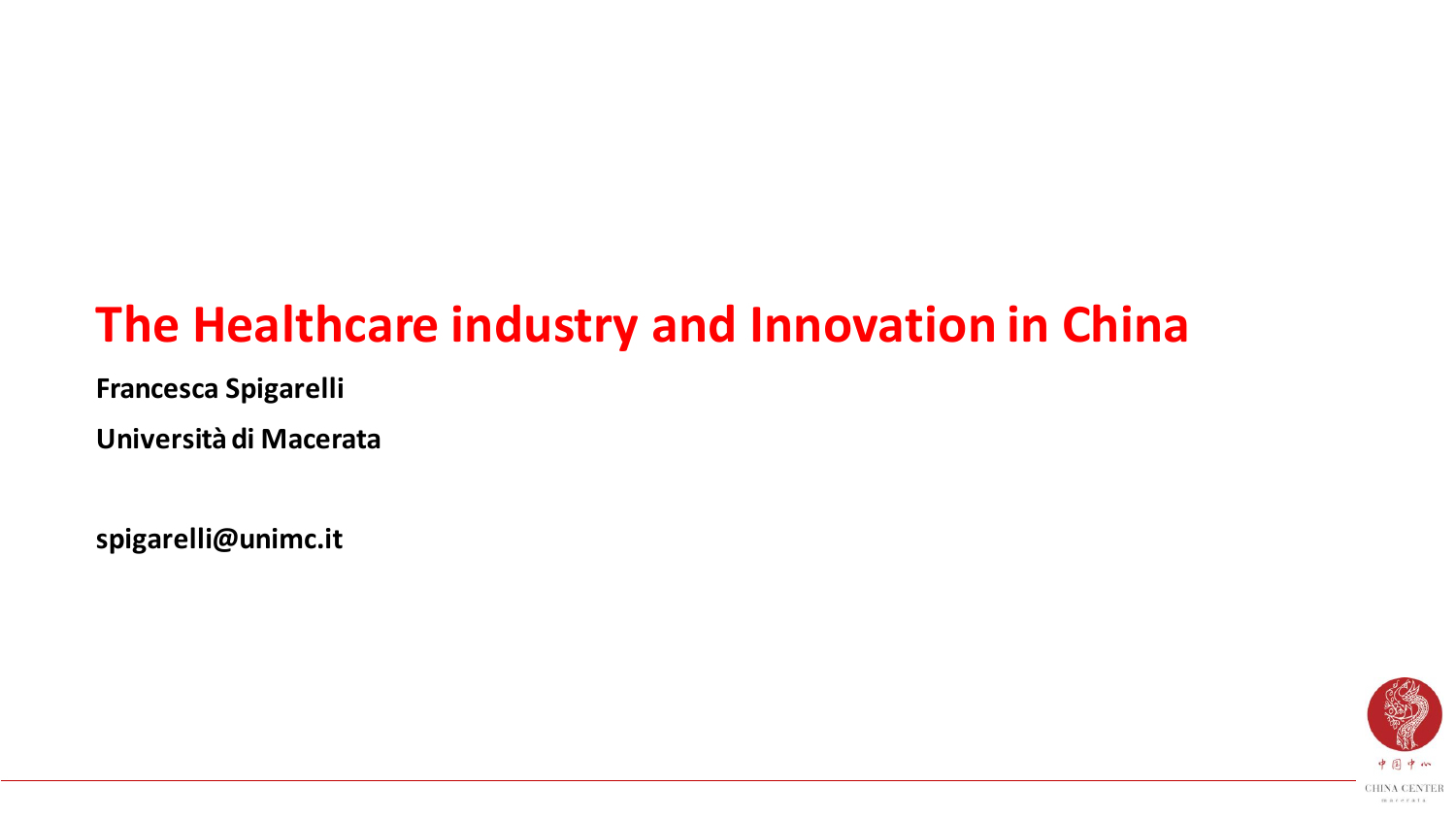#### The Globalization of China's Health Industry

**NT SIMBONAL SPO** 

Industrial Policies, International Networks and Company Choices

Marco R. Di Tommaso - Francesca Spigarelli<br>Elisa Barbieri - Lauretta Rubini

palorave

macmillan

Healthcare Policies and Systems in **Europe** and China **Comparisons and Synergies** 

editors **Attilio Mucelli Francesca Spigarelli** 



**Scientific** 

**CHINA CENTER** macerata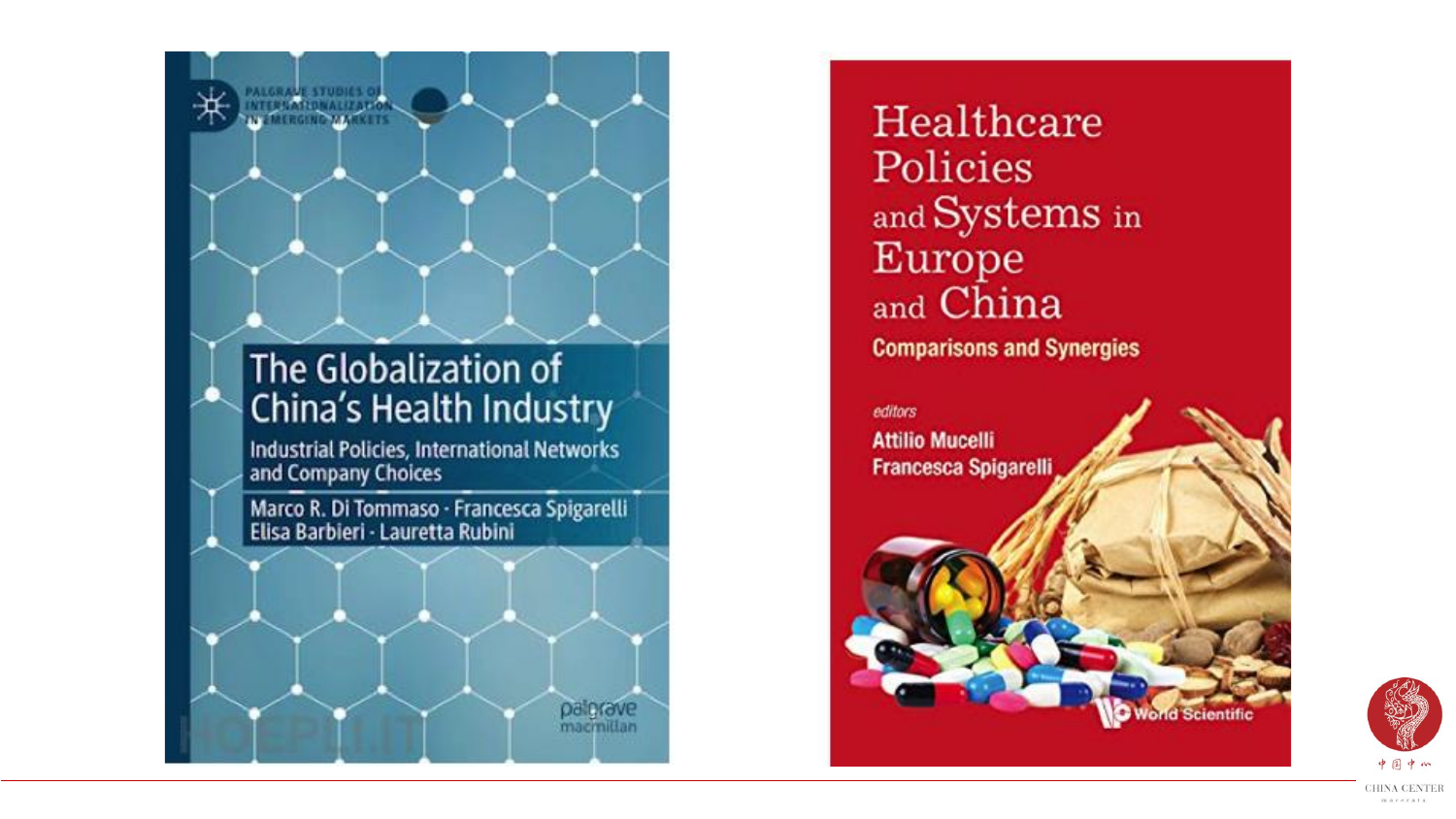



Fig. 1.2 Life expectancy at birth. (Source: Authors' elaboration on World Bank data)

Fig. 1.5 Infant mortality rates (per 1,000 live births). (Source: Authors' elaboration on World Bank data)



Fig. 1.7 Healthcare access and quality (HAQ) index for China, various years. (Source: Authors' elaborations on Fullman et al. (2018))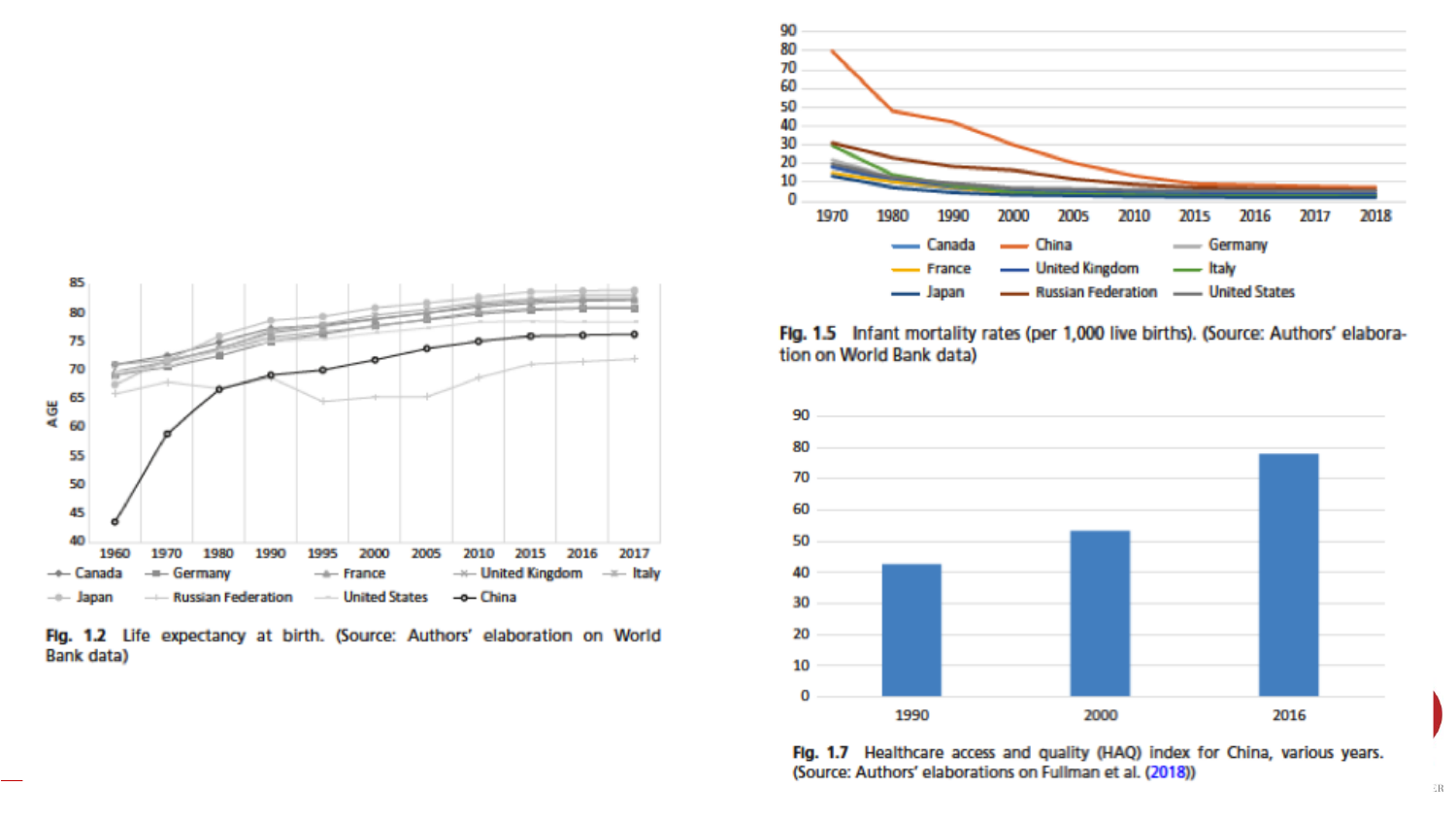## **The new Chinese Dream**

Primary goals:

- **"mildly prosperous society"** by 2021 (doubling the 2015 GDP by 2020) and **innovative country**
- **"fully developed country**" by 2049, **World leader in innovation by 2050**

Secondary goals:

- Better environment
- Healthy life
- Economic stability

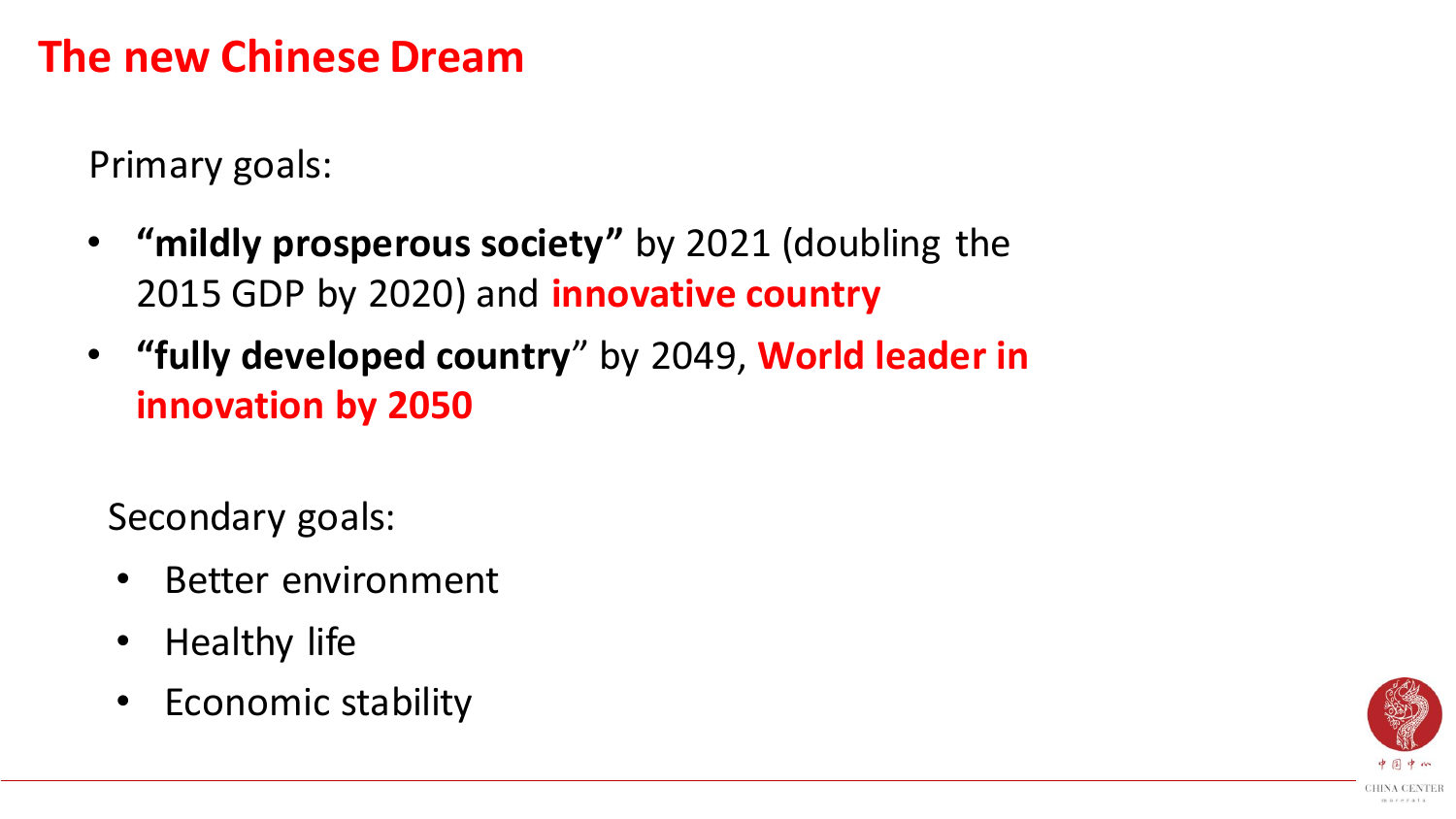### **Better health for a sustainability and political continuity**

»The all-round moderately prosperous society could not be achieved without people's all-round health (…)

China is facing health problems that occur in developing countries as well as developed countries (…)

If these problems are not effectively addressed, people's health may be seriously undermined and economic development and social stability will also be compromised (…)

Efforts should be made to boost the salary and treatment, development space, professional environment and social status of health workers so as to make them more active»

*(Xi Jinping's Speech to the National Meeting on Health, 19 August 2016, Beijing)*

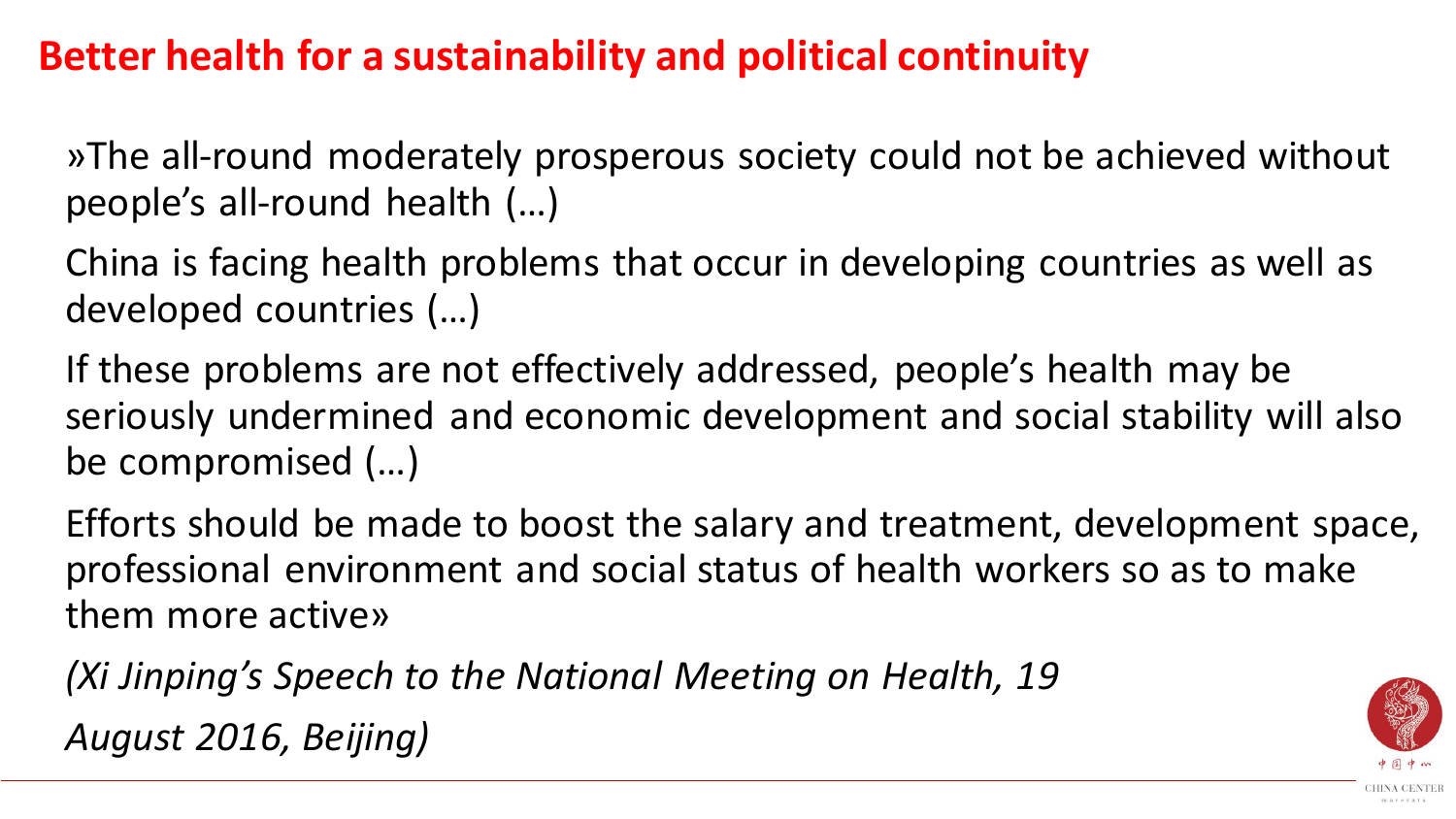## **Recent healthcare reforms**

**Healthy China 2020**, healthcare reform plan (2009) aimed at achieving basic healthcare coverage for all residents living in urban and rural areas by 2020, to improve the health delivery system and the social health security system and to reform the essential medicines system.

**Healthy China 2030** further healthcare reform (2016)

4 core principles: (1) health should be considered a priority; (2) the healthcare industry has to increase its innovative capacity; (3) scientific development should be strategic in order to improve prevention, control and cure; (4) the provision of healthcare services should be equal in rural and in urban areas.

4 strategic goals: (1) steady improvement in the population's standard of health; (2) effective control over key health risk factors; (3) increased capacity for healthcare industry; and (4) improvements in the institutional settings for health promotion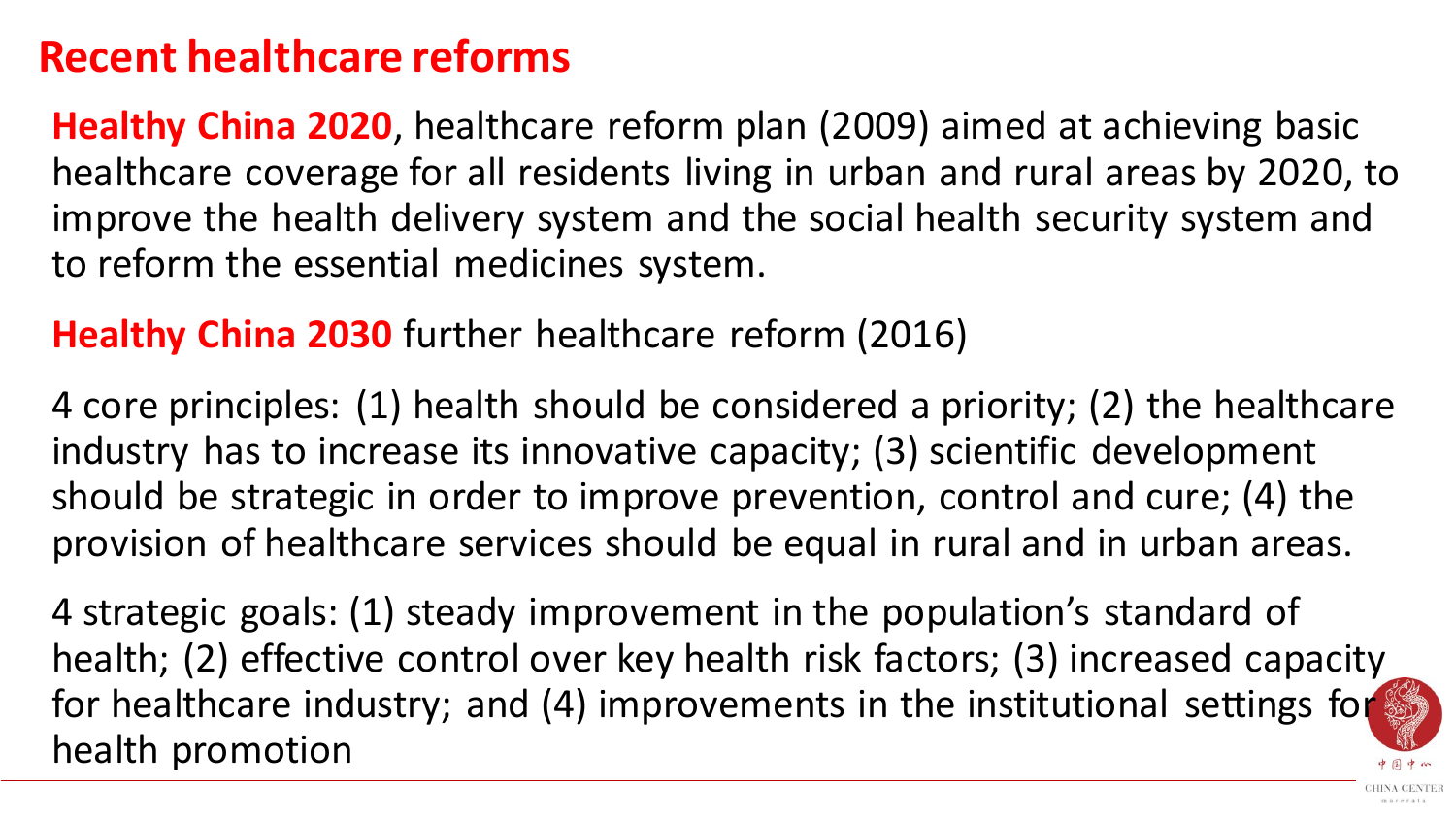## **Pushing innovation in the Healthcare industry**

Healthcare industries are prioritized in many ways under the "Made in China 2025" (MIC25) Plan.

"Guidelines for the Pharmaceutical Industry Development Plan" is one of the 11 strategic supplementary documents specifying the rollout of the Made in China Plan.

Two industry-spanning priorities covered by MIC25, smart manufacturing and artificial intelligence, are expected to impact on the healthcare industry.

For example, China is emerging as a world-class competitor in smart home products and medical image-assisted diagnostic systems

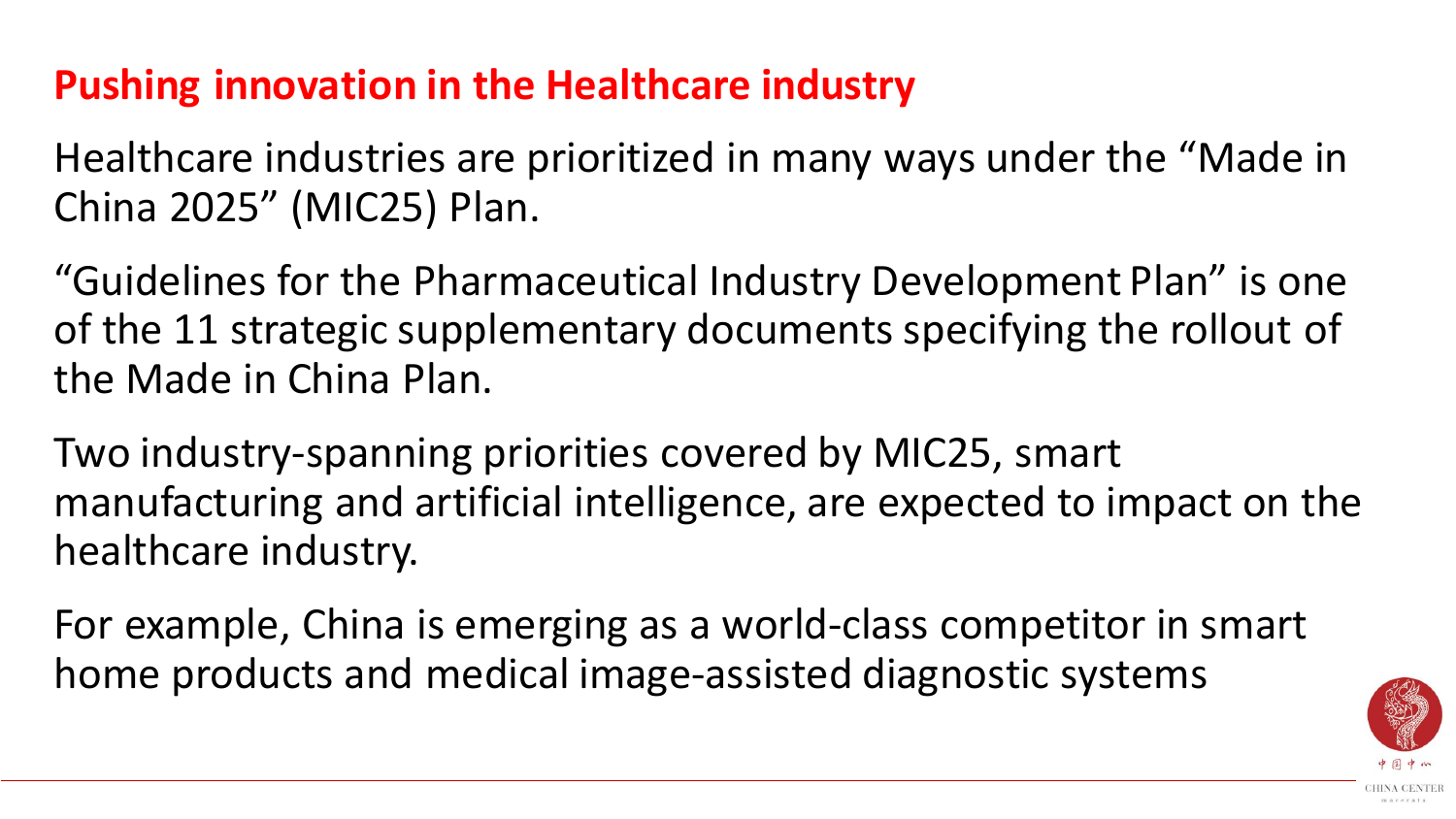## **China's resilience to the pandemic**

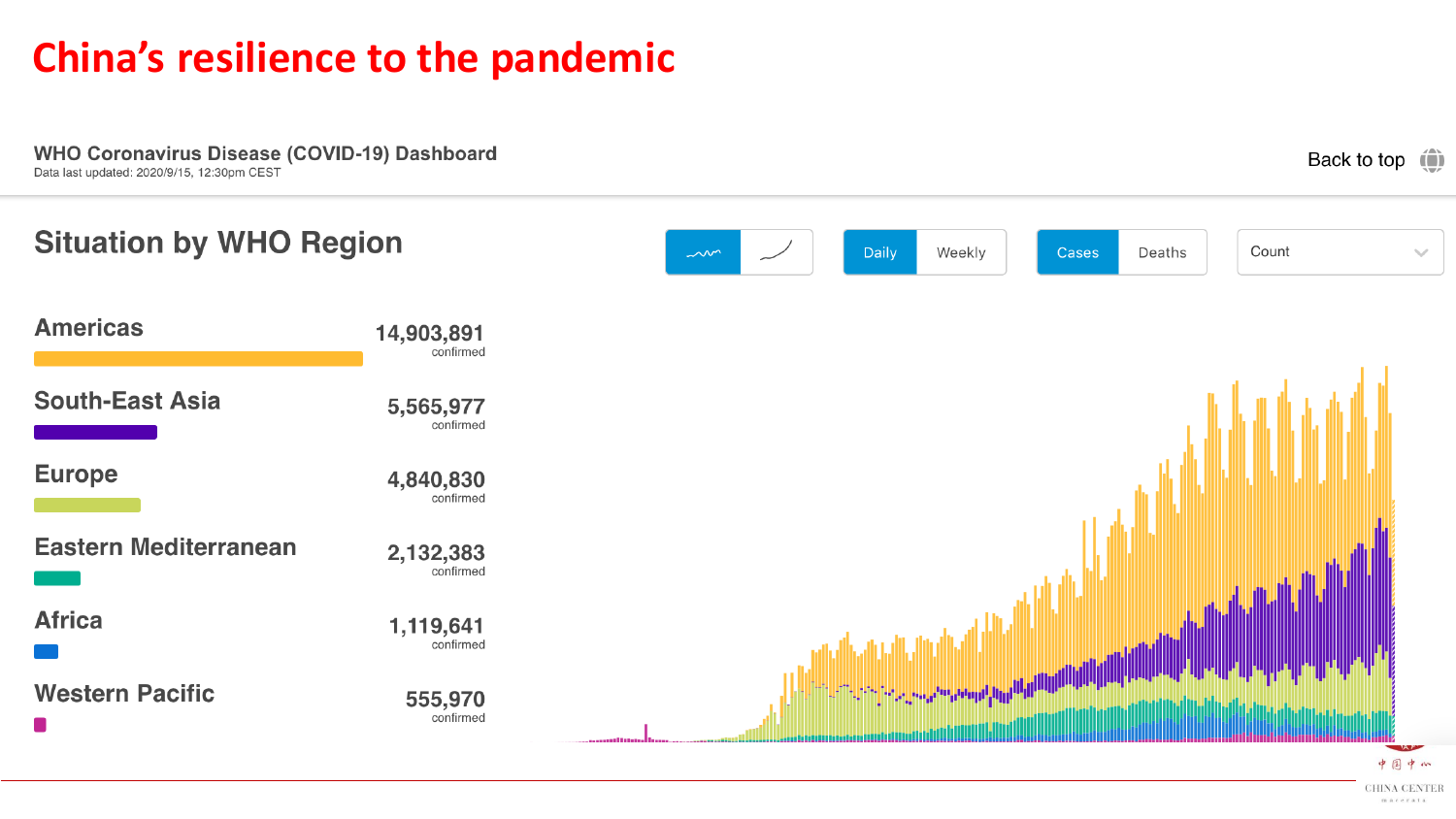#### **The impact of Covid19**

#### Figure 1. Quarterly World GDP  $(2019)$ : $Q_1 = 100$

- World -Advanced economies - Emerging market and developing economies excluding China **China** 



| (real GDP, annual percent change)                | 2019   | 2020    | 2021 |
|--------------------------------------------------|--------|---------|------|
| <b>World Output</b>                              | 2.9    | $-4.9$  | 5.4  |
| <b>Advanced Economies</b>                        | 1.7    | $-8.0$  | 4.8  |
| <b>United States</b>                             | 2.3    | $-8.0$  | 4.5  |
| Euro Area                                        | 1.3    | $-10.2$ | 6.0  |
| Germany                                          | 0.6    | $-7.8$  | 5.4  |
| France                                           | 1.5    | $-12.5$ | 7.3  |
| Italy                                            | 0.3    | $-12.8$ | 6.3  |
| Spain                                            | 2.0    | $-12.8$ | 6.3  |
| Japan                                            | 0.7    | $-5.8$  | 2.4  |
| <b>United Kingdom</b>                            | 1.4    | $-10.2$ | 6.3  |
| Canada                                           | 1.7    | $-8.4$  | 4.9  |
| <b>Other Advanced Economies</b>                  | 1.7    | $-4.8$  | 4.2  |
| <b>Emerging Markets and Developing Economies</b> | 3.7    | $-3.0$  | 5.9  |
| <b>Emerging and Developing Asia</b>              | 5.5    | $-0.8$  | 7.4  |
| China                                            | 6.1    | 1.0     | 8.2  |
| India                                            | 4.2    | $-4.5$  | 6.0  |
| ASEAN-5                                          | 4.9    | $-2.0$  | 6.2  |
| <b>Emerging and Developing Europe</b>            | 2.1    | $-5.8$  | 4.3  |
| Russia                                           | 1.3    | $-6.6$  | 4.1  |
| Latin America and the Caribbean                  | 0.1    | $-9.4$  | 3.7  |
| Brazil                                           | 1.1    | $-9.1$  | 3.6  |
| Mexico                                           | $-0.3$ | $-10.5$ | 3.3  |
| <b>Middle East and Central Asia</b>              | 1.0    | $-4.7$  | 3.3  |
| Saudi Arabia                                     | 0.3    | $-6.8$  | 3.1  |
| Sub-Saharan Africa                               | 3.1    | $-3.2$  | 3.4  |
| Nigeria                                          | 2.2    | $-5.4$  | 2.6  |
| South Africa                                     | 0.2    | $-8.0$  | 3.5  |
| <b>Low-Income Developing Countries</b>           | 5.2    | $-1.0$  | 5.2  |

Source: IMF, World Economic Outlook Update, June 2020



Source: IMF staff estimates.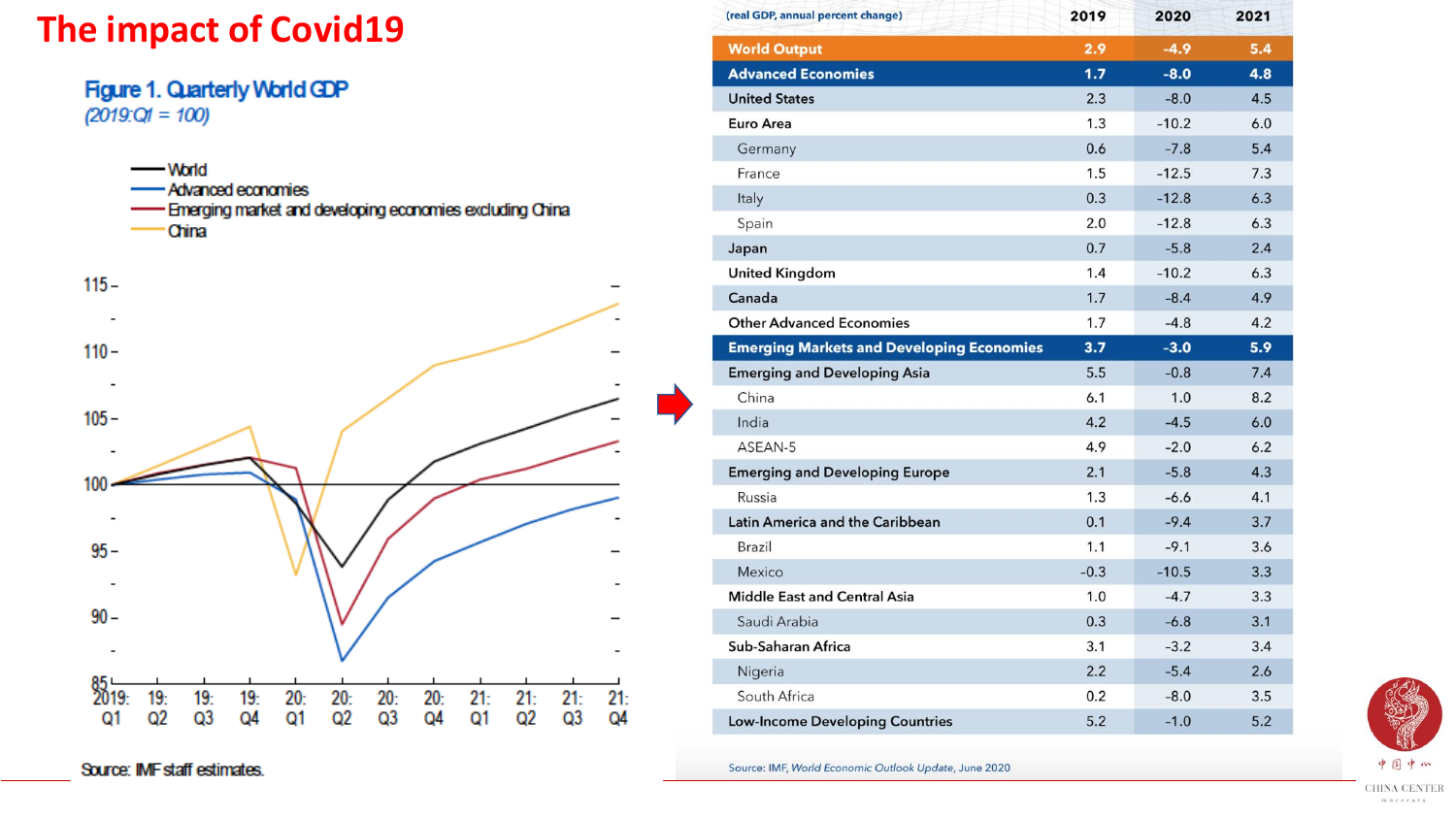#### **Issues and challenges for the Chinese healthcare sector**

a) uneven accessibility to services, due to regional disparities in economic growth, quality of service and social imbalances;

(b) world industry dynamics, including the race for innovation supremacy and the trade war with the US

(c) sustainability, considering aspects such as pollution or the protection of individual rights.



Fig. 1.11 Urban vs. rural per capita disposable income, by region, 2017. (Source: Authors' elaboration on NBS (2019))